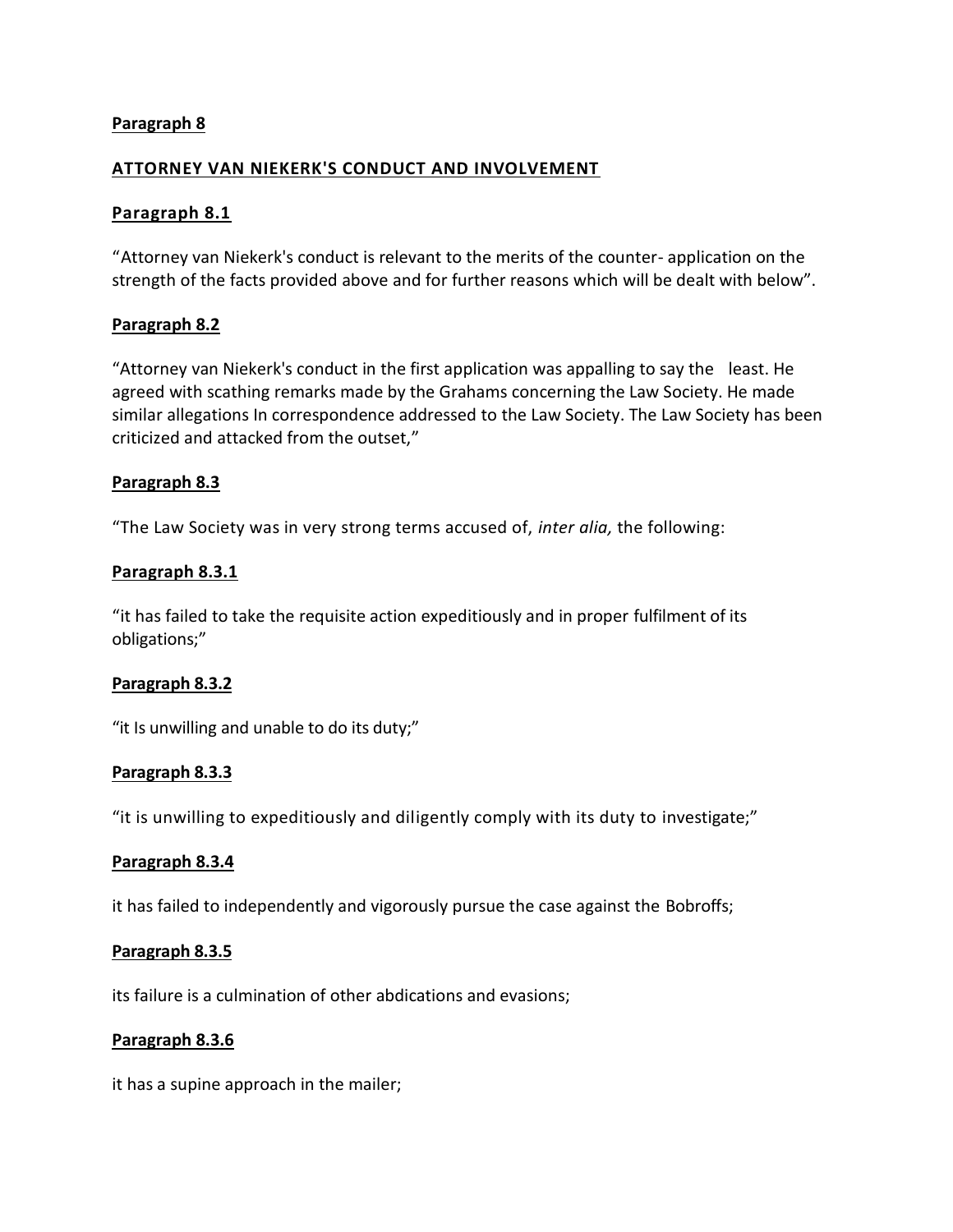# **Paragraph 8.3.7**

its conduct is manifestly in violation of its duties under the Rule of Law as the statutory custodian of the attorneys' profession and in violation of the Bobroffs' duty as attorneys;

#### **Paragraph 8.3.8**

it is guilty of recalcitrant conduct;

## **Paragraph 8.3.9**

the Bobroffs enjoy inexplicable latitude at the hands of the Council of the Law Society; and

#### **Paragraph 8.3.10**

it has abdicated its responsibility.

#### **Paragraph 8.4**

The abovementioned references are mere examples and represent the proverbial tip of the iceberg.

#### **Paragraph 8.5**

Attorney van Niekerk's criticism was entirely unfounded and his allegations concerning the Law Society were scandalous, reckless and unbecoming an officer of the Court. Attorney van Niekerk was clearly biased in his dealings with the Law Society and he was not acting in good faith, In its judgment the Honourable Court found:

*It seems to me that the Grahams were rather impatient with the procedures followed by the Council,*

Paragraph 47 of the judgment

## **Paragraph 8.6**

it bears repeating that attorney van Niekerk agreed with the Grahams' views concerning the Law Society.

## **Paragraph 8.7**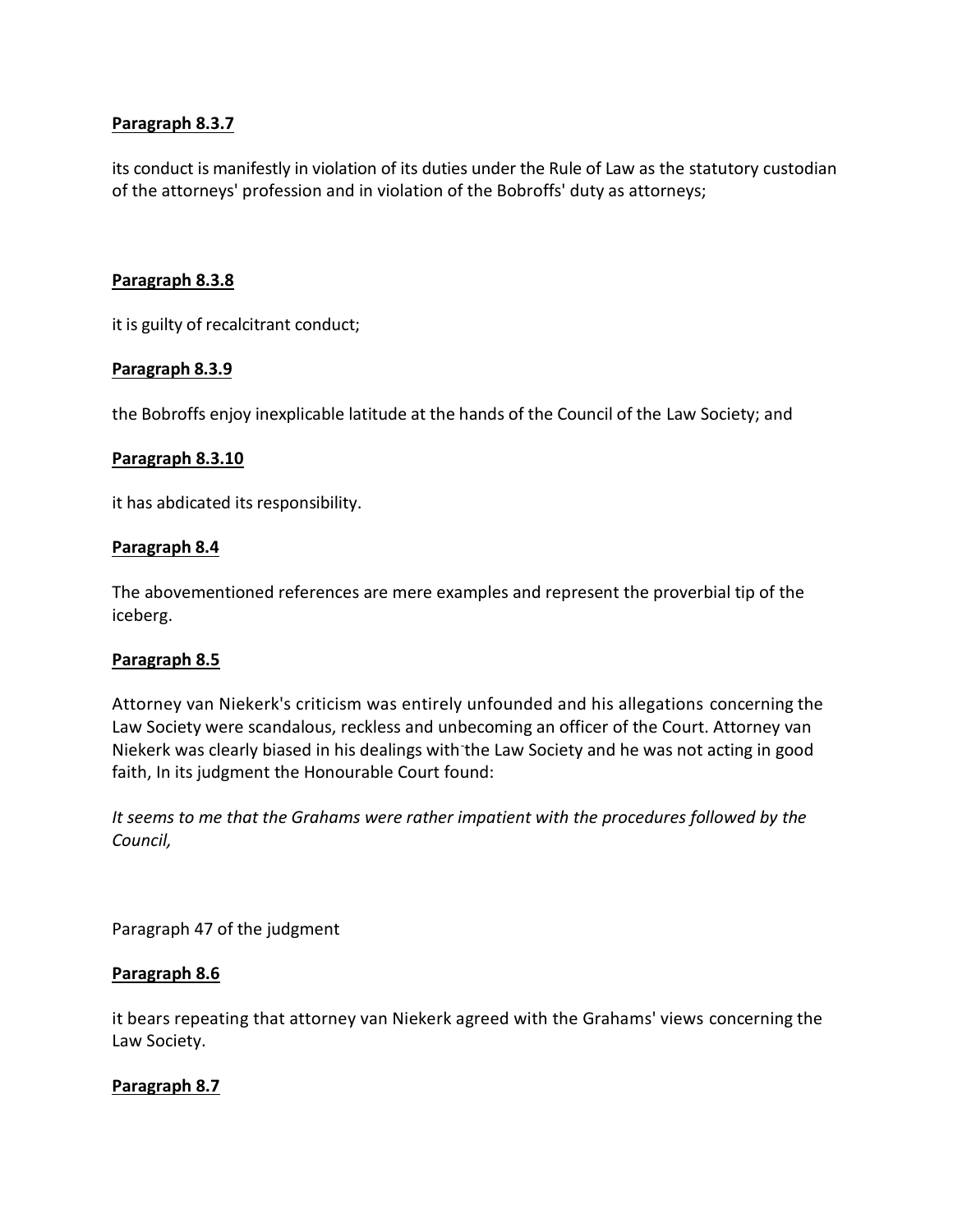The Honourable Court also found:

*Van Niekerk was exerting a lot of pressure on the Law Society to a point of elevating the Grahams' complaint for consideration above others.*

*Van Niekerk, as ens attorney, should have been .aware of the provisos of the Act in this regard.*

Paragraph 73 of the judgment

*This view is supported by Van Niekerk's sustained attack on the Law Society, starting within six weeks after the complaint was lodged, and repeatedly threatening the Law Society that the Grahams will approach this Court, should their demands not be met.*

Paragraph 76 of the judgment

# **Paragraph 8.8**

In the counter-application attorney Van Niekork tirelessly persists in his unacceptable conduct. He in fact goes as far as suggesting *male fides* on the part of the Law Society. His allegations concerning the Law Society are entirely, unfounded, not appreciated and in bad taste.

# **Paragraph 8.9**

The gist of attorney van Niekerk's views concerning the Law Society is that the Law Society has failed to fulfil its statutory duties and to handle the matters concerning the Bobroffs correctly and that it is protecting the Bobroffs. His views are unfounded and I strongly deny each and every allegation in this regard.

# **Paragraph 8.10**

The scandalous and contemptuous allegations made by attorney van Niekerk in the counterapplication concerning the Law Society need to be emphasised. They include:

# **Paragraph 8.10.1**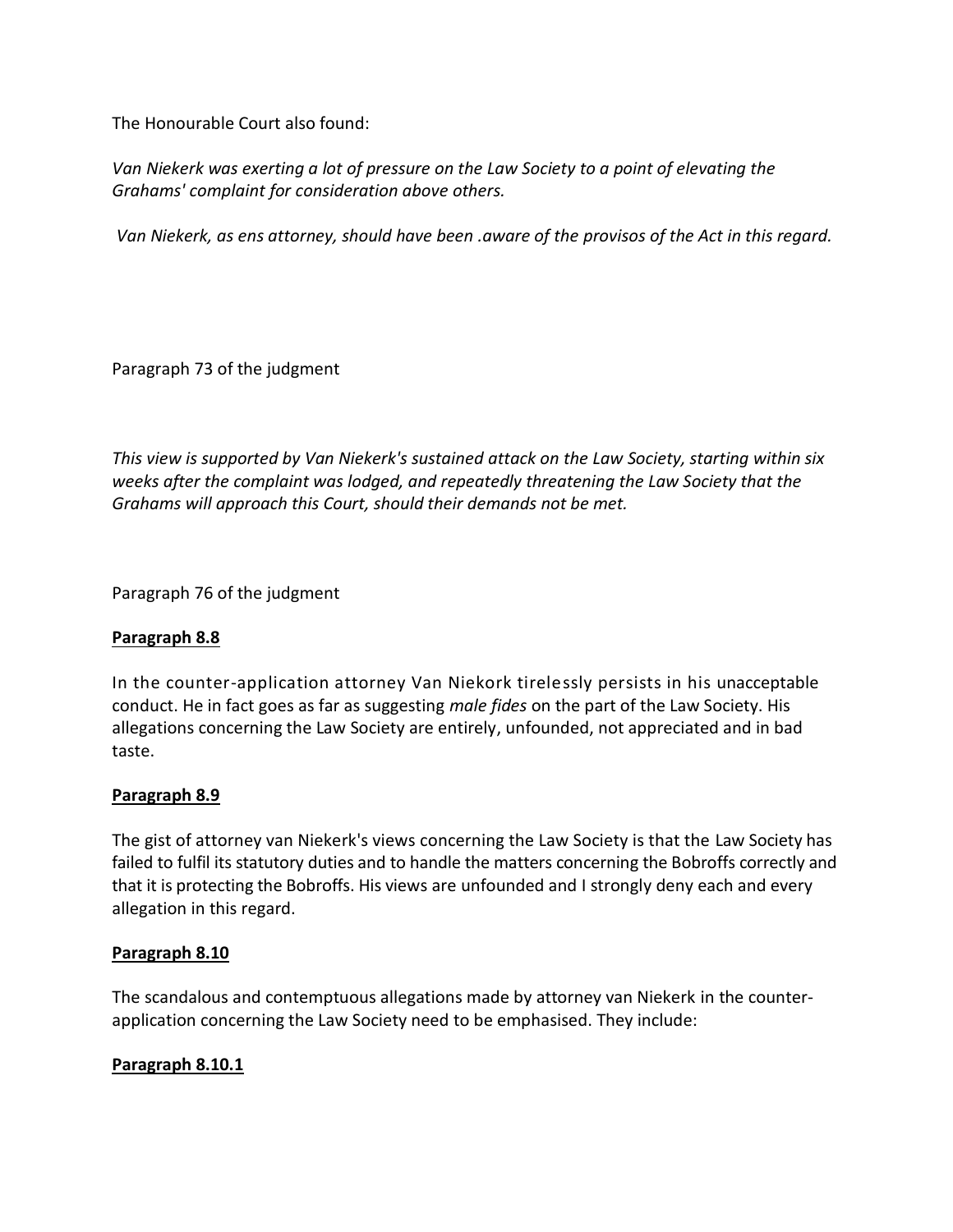the Law Society has failed to discharge its statutory duties, to vindicate the administration of justice and to protect the reputation of the legal profession.

Paragraph 11 of attorney van Niekerk's affidavit

## **Paragraph 8.10.2**

the Law Society is unable or unwilling to take decisive action.

Paragraph 14 of attorney van Niekerk's affidavit

## **Paragraph 8.10.3**

the Law Society's *stance* is inappropriate and ineffectual.

Paragraph 17 of attorney van Niekerk's affidavit

## **Paragraph 8.10.4**

The Law Society should *make amends for past wrongs.*

Paragraph 23 of attorney van Niekerk's affidavit

## **Paragraph 8.10.5**

The Law Society has a protective attitude towards the Bobroffs.

Paragraph 32 of attorney van Niekerk's affidavit

## **Paragraph 8.10.6**

The Law Society is not impartial and Independent.

Paragraph 32 of attorney van Niekerk's affidavit

## **Paragraph 8.10.7**

The Law Society acted irresponsibly,

Paragraph 32 of attorney van Niekerk's affidavit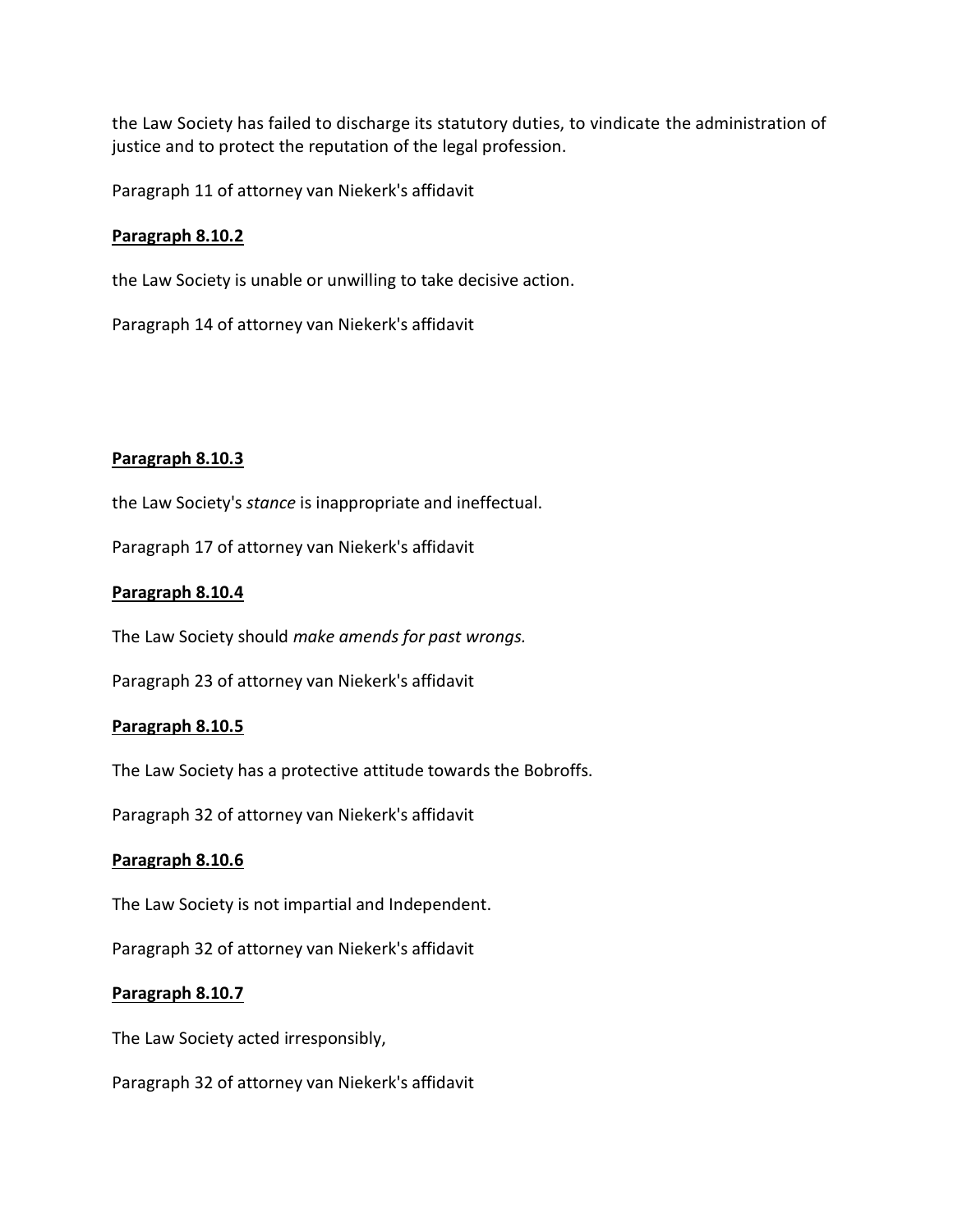## **Paragraph 8.10.8**

The Law Society is in dereliction of its duties.

Paragraph 32 of attorney van Niekerk's affidavit

## **Paragraph 8.10.9**

The Law Society did nothing to protect the reputation of the attorneys'profession,

Paragraph 192 of attorney van Niekerk's affidavit

## **Paragraph 8.10.10**

The Law Society has abdicated its responsibility as custodian of the legal profession.

Paragraph 221 of attorney van Niekerk's affidavit

## **Paragraph 8.10.11**

The Law Society disregards the judgments of this Honourable Court.

Paragraph 250.8 of attorney van Niekerk's affidavit

#### **Paragraph 8.10.12**

The Law Society condones the Bobroffs' conduct.

Paragraph-252 of attorney van Niekerk's affidavit

## **Paragraph 8.10.13**

The Law Society is inactive and unassertive.

Paragraph 321 of attorney van Niekerk's affidavit

## **Paragraph 8.11**

Attorney van Niekerk's abovementioned allegations are unfounded and rejected out of hand.

## **Paragraph 8.12**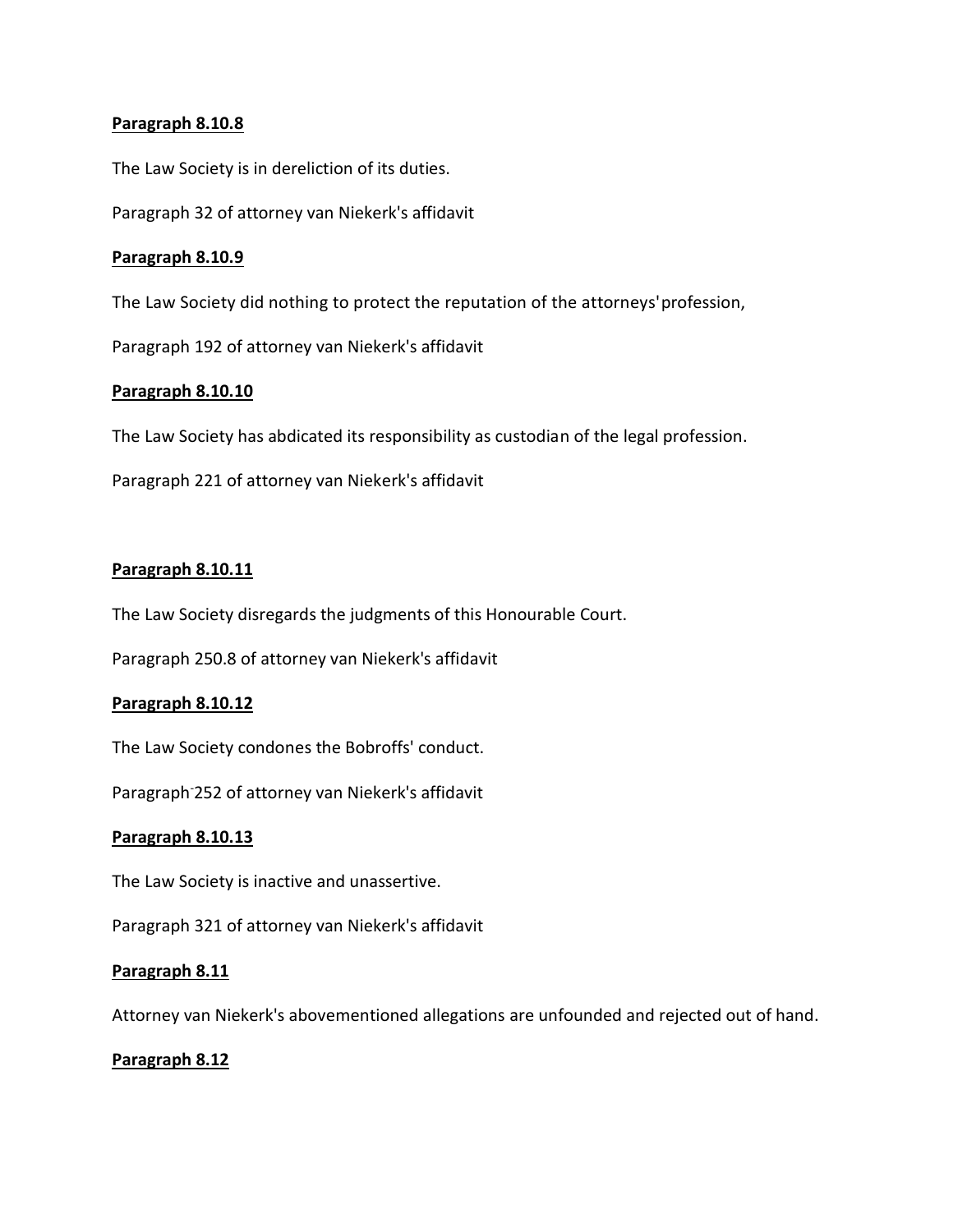It appears that attorney van Niekerk has lost his objectivity. His involvement in the matter has acquired a personal dimension, most probably as a result of his intimate relationship with Discovery. He is arrogant with respect and his conduct is unprofessional and unbecoming an officer of the Honourable Court.

## **Paragraph 8.13**

Another concern is that attorney van Niekerk does not hesitate to deal with his unmeritorious views and perceptions concerning the Law Society under oath and accuses the Law Society of *mala fides* without providing .a shred of evidence. Attorney van Niekerk seems to elevate his views, as ludicrous as they are, to the status of fact.

#### **Paragraph 8.14**

A further concern is that attorney van Niekerk sees nothing untoward in his conduct. In his affidavit he refers to the Law Society's concerns about his conduct as an:

*...ongoing carping from the Law Society about my conduct and point of view.*

Paragraph 296 of his affidavit

## **Paragraph 8.15**

Attorney van Niekerk also considers his scandalous conduct to be a so-called *side-show* and states that it:

*....should not detract or distract from the important issues in the application.*

Paragraph 302 of his affidavit

#### **Paragraph 8.16**

Attorney van Niekerk's conduct has fuelled extensive, acrimonious and costly litigation during a period of many years,

#### **Paragraph 8.17**

Attorney van Niekerk's views concerning the Law Society were found by the Honourable Court to be unfounded. The Grahams' first application for relief against the Law Society was refused.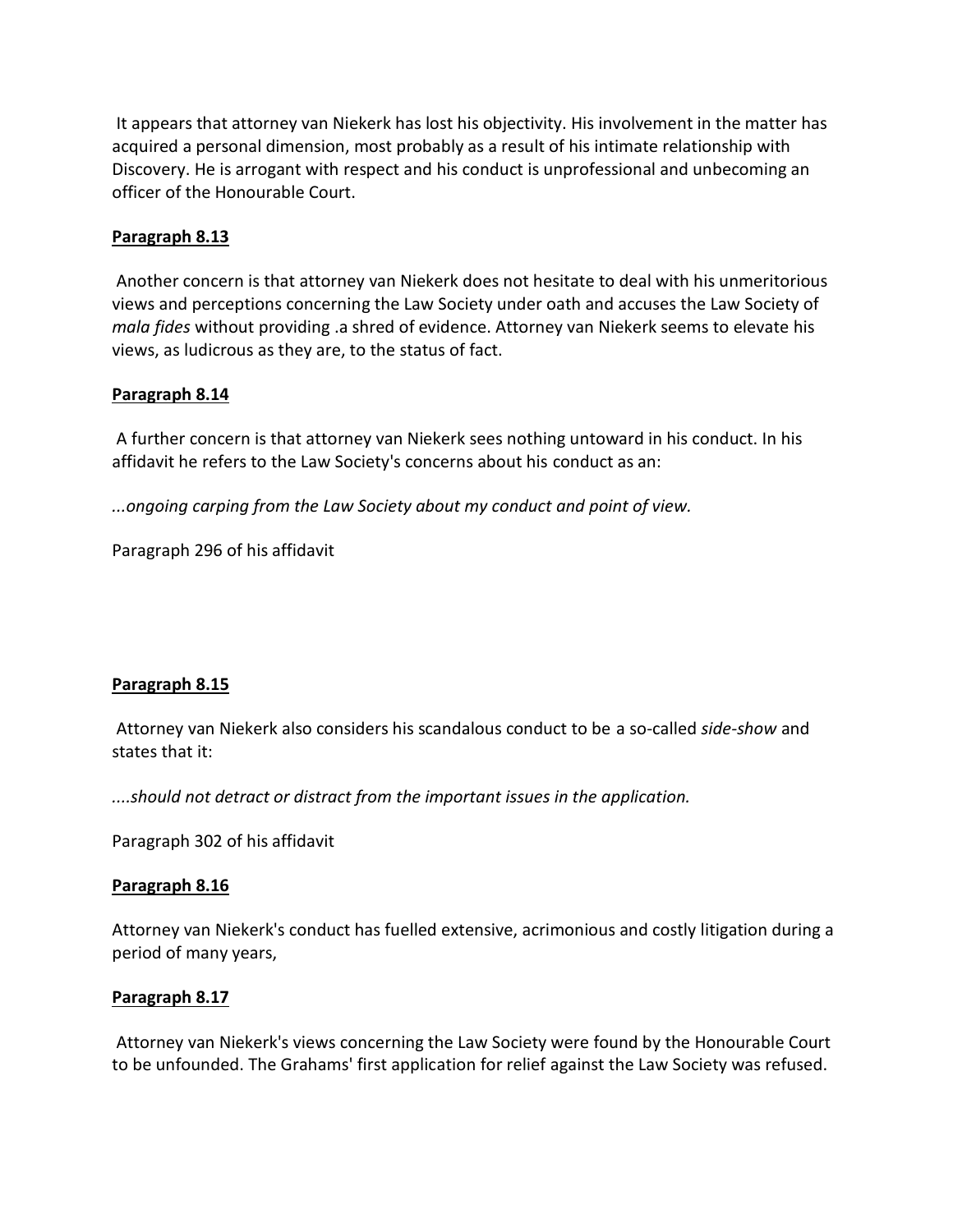## **Paragraph 8.18**

As a result of the unmeritorious first application, the disciplinary proceedings against the Bobroffs were substantially delayed. Had it not been for the first application, the disciplinary proceedings concerning the Bobroffs would no doubt have been finalised.

## **Paragraph 8.19**

Attorney van Niekerk was also responsible for other delays concerning the disciplinary enquiry. He nevertheless held the view that the delays could be attributed to the Bobroffs and the Law Society. The fact that attorney van Niekerk was the proverbial pot calling the kettle black is also evident from the Court's findings in the first application. The Court found;

... *the Grahams Themselves twice requested that the Disciplinary Enquiry he postponed.*

Paragraph 70 of the judgment

*Thereafter the re-constituted panel had to face requests for postponement, on two occasions, by the Grahams. The Disciplinary Enquiry must be allowed to complete its duties.*

Paragraph 96 of the judgment

#### **Paragraph 8.20**

Attorney van Niekerk's counter-application will no doubt once again contribute to delay the completion of the further inspection and the pending disciplinary enquiry even further.

#### **Paragraph 8.21**

Attorney van Niekerk's approach in the counter-application, as it was in the first application, can be summarised as follows:

- 8.21.1 he knows best;
- 8,21.2 the Law Society should do as he demands;
- 8.21.3 he will set deadlines for the Law Society;

8.21.4 he will determine the correct course of action to be taken by the Law Society;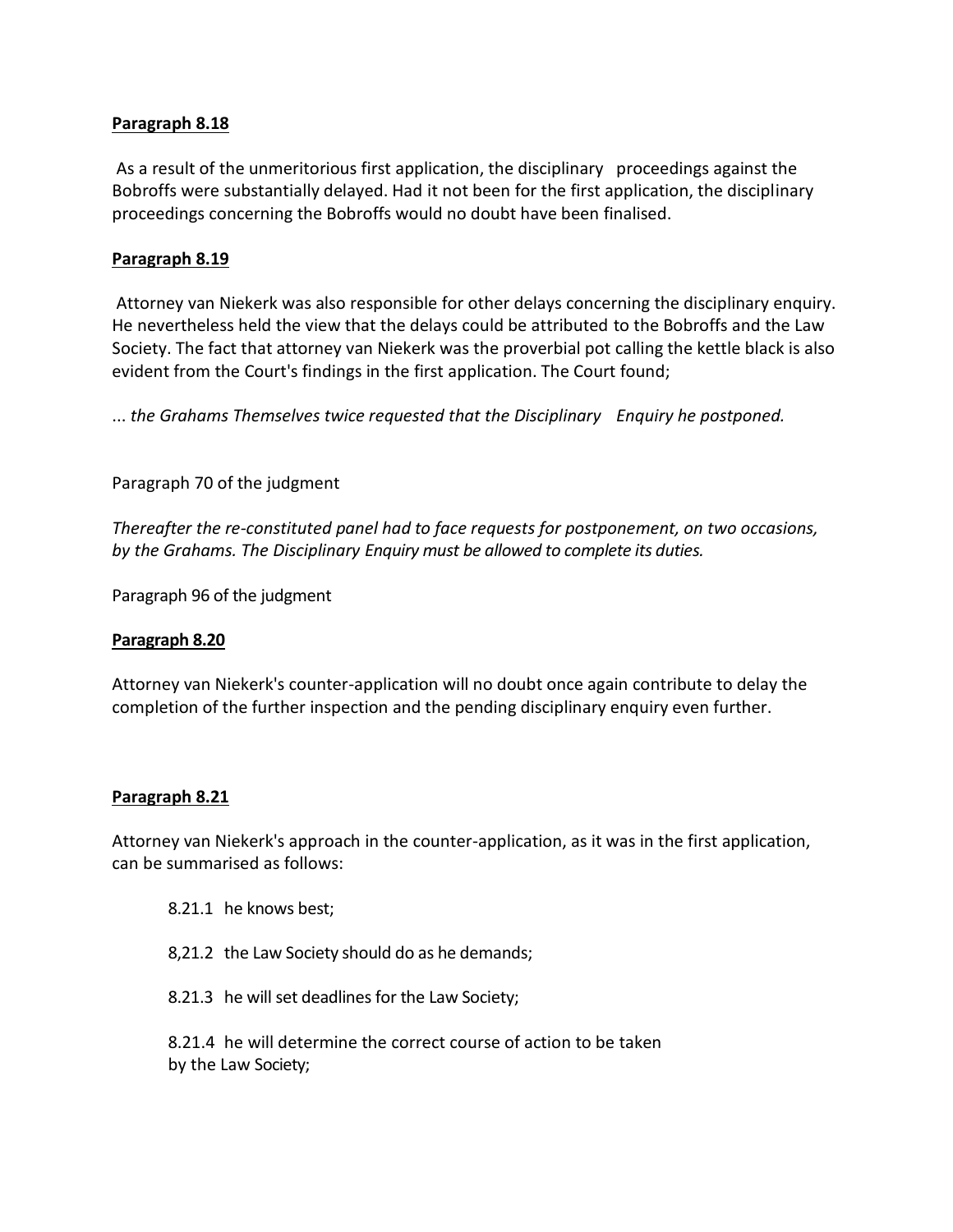8.21.5 he will be actively involved in the Society's disciplinary enquiry whether it is allowed or not;

8.21.6 he will dictate to the Law Society;

8.21.7 everything Involving the Bobroffs is urgent;

8.21.8 he will continue to meddle in the Law Society's affairs;

8.21.9 he will continue to interfere in the fulfilment by the Law Society of its duties;

8.21.10the Bobroff enquiry and the complaints received against the Bobroffs should receive preferential treatment;

8.21.11no steps taken by the Law Society will be to his satisfaction;

8.21.12only he and his clients should be allowed leniency and extensions to reply to correspondence and reports;

8.21.13his correspondence requires an immediate response;

8.21.14the Law Society is required to report to him;

8.21.15the Law Society should explain itself to him;

8.21.16the Law Society requires his consent before taking any decisions and implementing such decisions; and

8.21.17extensions of time periods should only be granted to him and his clients and to no-one else, especially not to the Bobroffs.

## **Paragraph 8.22**

Attorney van Niekerk's approach is not in the best interests of the Grahams, the Bobroffs and the administration of justice.

## **Paragraph 8.23**

Attorney van Niekerk's allegations concerning the Law Society are not only unfounded, but vexatious.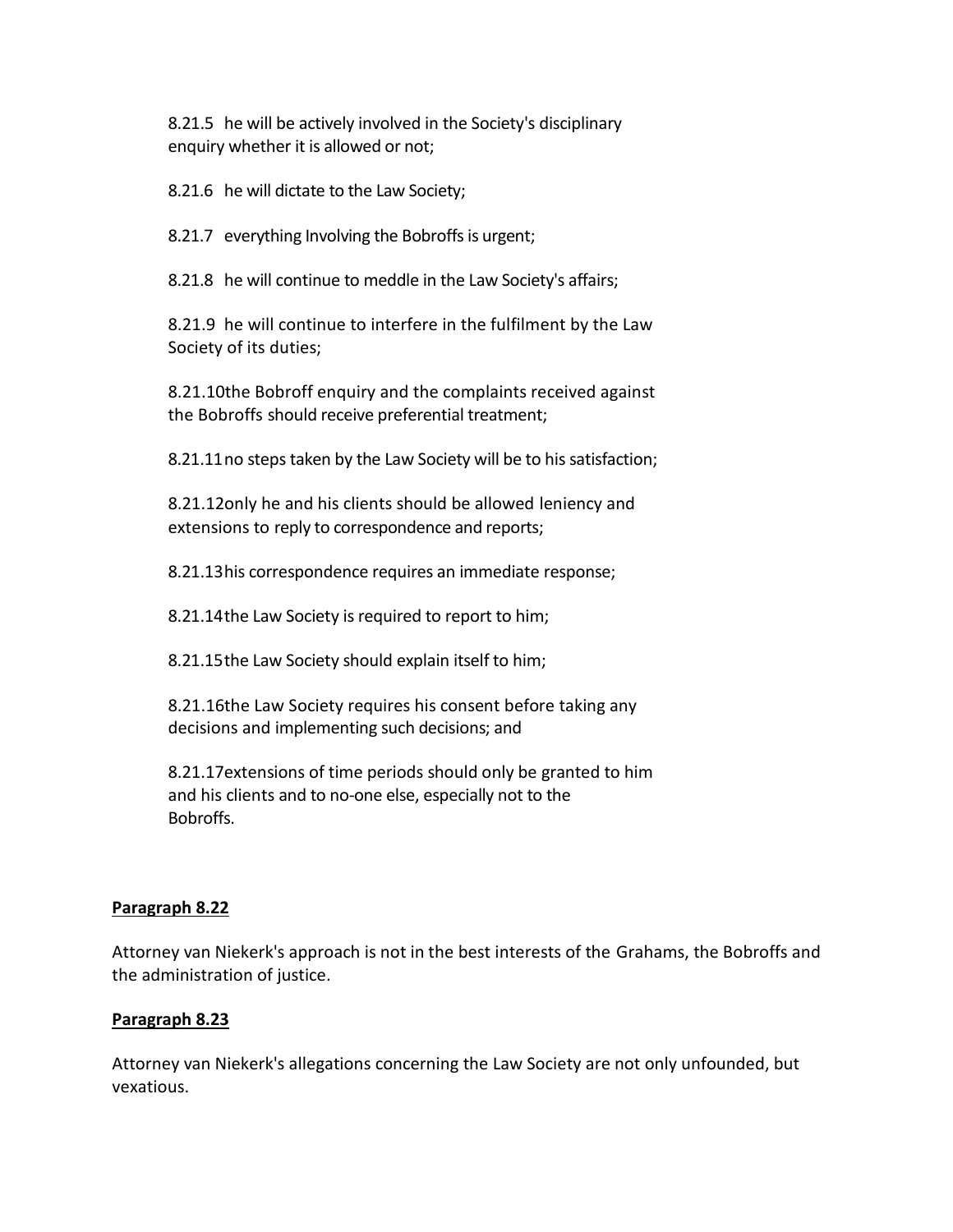# **Paragraph 8.24**

A further concern is the manner in which attorney van Niekerk, in his capacity as an officer of the Court, deals with purported facts under oath. i respectfully refer

the Honourable Court to a few of attorney van Niekerk's allegations in order to demonstrate the reasons for my concern.

# **Paragraph 8.25**

In paragraph 89 of his affidavit he alleges that the Grahams were *forced* to bring the first application as a result of the Law Society's *inactivity.* He makes this allegation whilst being fully aware of the fact that the Honourable Court in its judgment found that the Law Society has not failed to comply with any of its duties. Attorney van Niekerk clearly does not accept and respect the Court's findings. I deduce that his abovementioned allegation is vexatious.

*Accordingly, Judge Mothle rightly recognized that there is an inextricable link between any disciplinary proceedings- against the Babroffs and the inspection of their books of account.*

*Unless Judge Mothleis order is complied with in full prior to disciplinary proceedings taking place, a proper ventilation of issues cannot take place.*

## **Paragraph 8.27**

In paragraph 168 attorney van Niekerk states that the Law Society only replied to his letter dated 10 December 2014 on 17 December 2014. He makes several similar allegations, for example in paragraphs 194 and 196 of his affidavit, Attorney van Niekerk presents to this Honourable Court so- called "delays" on the part of the Law Society whilst no delays, alternatively no unreasonable delays

## **Paragraph 8.28**

I submit that attorney van Niekerk's abovementioned conduct is unacceptable.

## **Paragraph 8.29**

Attorney van Niekerk's affidavit and indeed the entire application is tainted by his conduct,

## **Paragraph 8.30**

Attorney van Niekerk's affidavit is replete with speculation and opinion which is presented to the Court as fact. such approach is of no assistance to the Court.